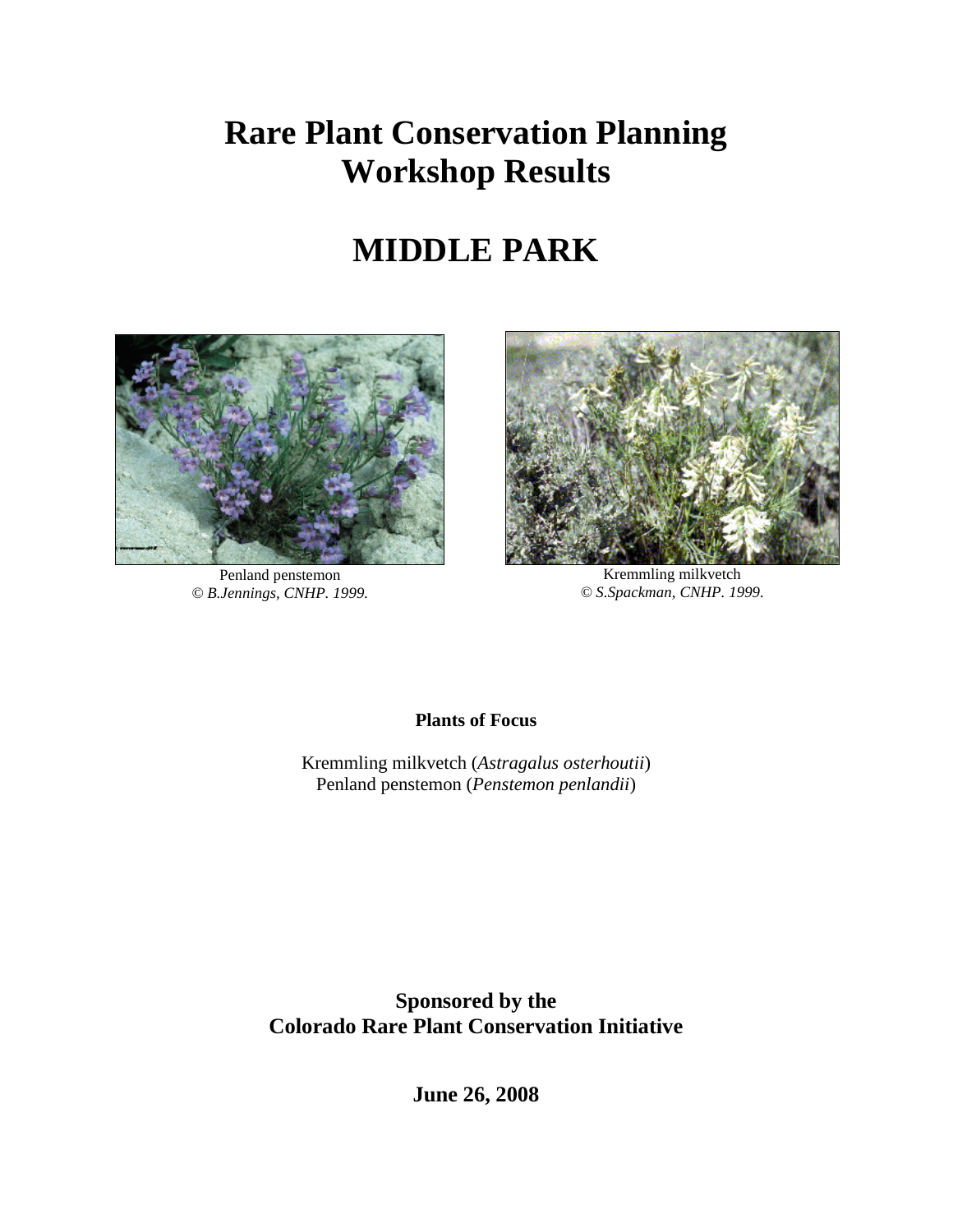## **Table of Contents**

| Attachment 1. Additional key species and plant communities in the Middle Park area  11  |
|-----------------------------------------------------------------------------------------|
| Attachment 2. Full list of strategies for Kremmling milkvetch and Penland penstemon  12 |

Kram, M., B. Neely and S. Panjabi. 2008. Rare Plant Conservation Planning Workshop: Middle Park Priority Action Area. Prepared by The Nature Conservancy and the Colorado Natural Heritage Program. Unpublished report prepared for the National Fish and Wildlife Foundation.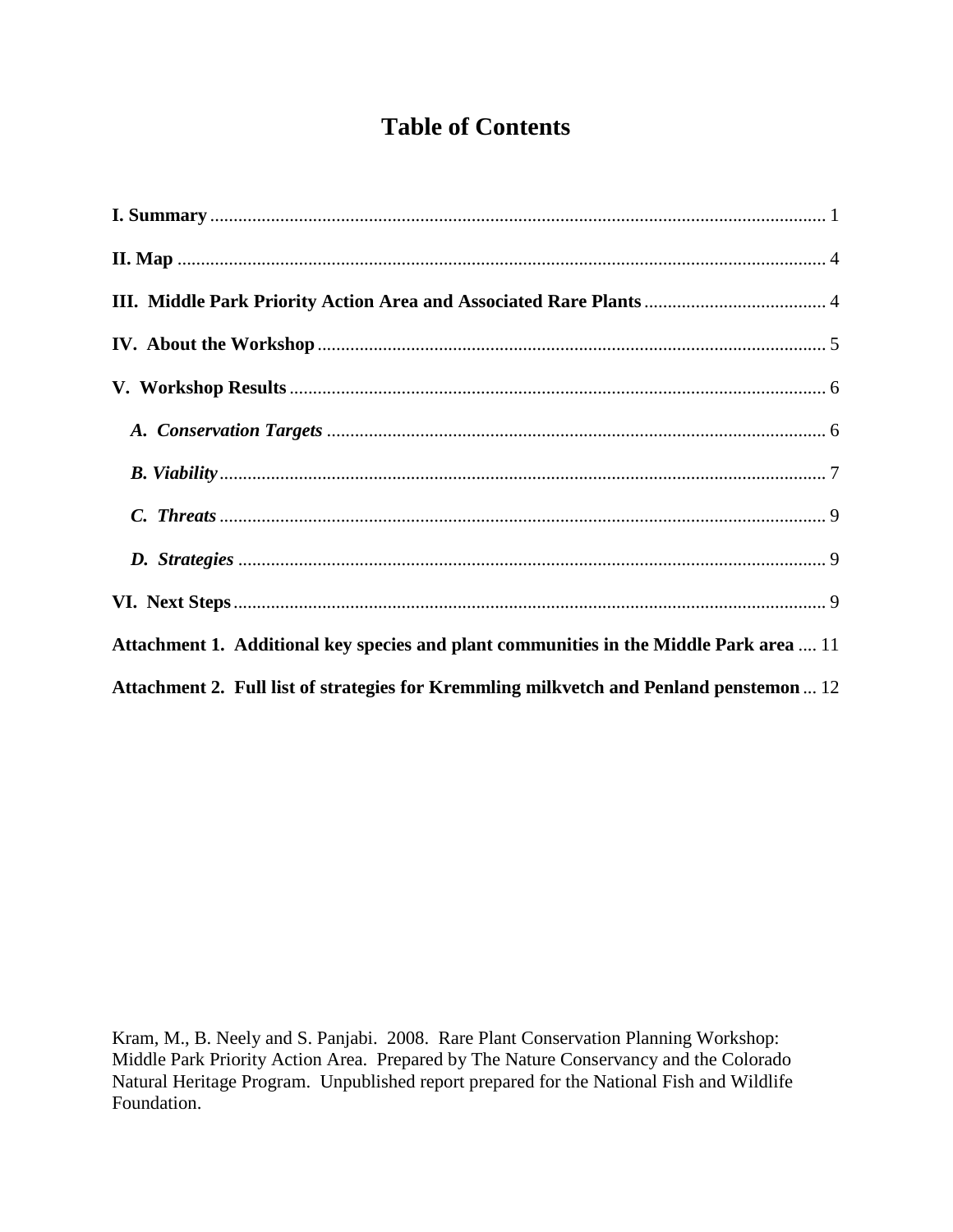## <span id="page-2-0"></span>**I. Summary**

This document identifies conservation strategies for Penland penstemon and Kremmling milkvetch, based on an assessment of the plants' viability and threats by participants of a June 2008 workshop. The primary audience is intended to be the workshop participants and other stakeholders interested in helping to implement the strategies.

The Kremmling milkvetch and Penland penstemon are rare plants endemic to the Middle Park Priority Action Area as identified by the Colorado Rare Plant Conservation Initiative (RPCI). A Priority Action Area is an area needing immediate conservation action to prevent the need for listing, extinction, or further losses of imperiled plant species. Selection was based on the level of imperilment of rare plant species, quality of the occurrences, urgency of the management and protection actions, and other opportunities such as funding and land ownership patterns. These areas are based on the Potential Conservation Areas identified by the Colorado Natural Heritage Program, at Colorado State University, with input by the RPCI and the Rare Plant Technical Committee (RPTC).

Located in Grand County, the Middle Park Action Area includes all known occurrences of Penland penstemon (*Penstemon penlandii;* G1, listed endangered; known from only two locations in the world) and Kremmling milkvetch (*Astragalus osterhoutii;* G1, listed endangered; known from only five locations in the world).

Penland penstemon is a stunning plant with blue-purple flowers in the snapdragon family (Schrophulareacea). The species is particularly interesting because it is only know from two locations in the world, despite extensive searches by area botanists over the past 25 years. It is a very distinct species, disjunct from its nearest relatives by nearly 150 miles.

The Kremmling milkvetch is similarly limited in its distribution and rarity, known from a total of five locations in the world. The Kremmling milkvetch is a member of the pea family (Fabaceae) and has numerous whitish flowers. Both of these species are found in fine textured soils in sparsely vegetated sagebrush badlands within an approximately 65 square mile area in Grand County, Colorado.

Although the known occurrences appear to be in good to excellent condition, the habitat of these two imperiled species is threatened by motorized recreation, future residential development, mining, excessive grazing, herbivory (blister beetle), and road construction and maintenance.

To abate these and other threats, participants of a June 2008 workshop identified and prioritized a variety of strategies; the high priority strategies are listed in the following pages. See Attachment 2 for a full list of strategies. Workshop participants plan to meet every 6-12 months to assess progress toward the implementation of these strategies.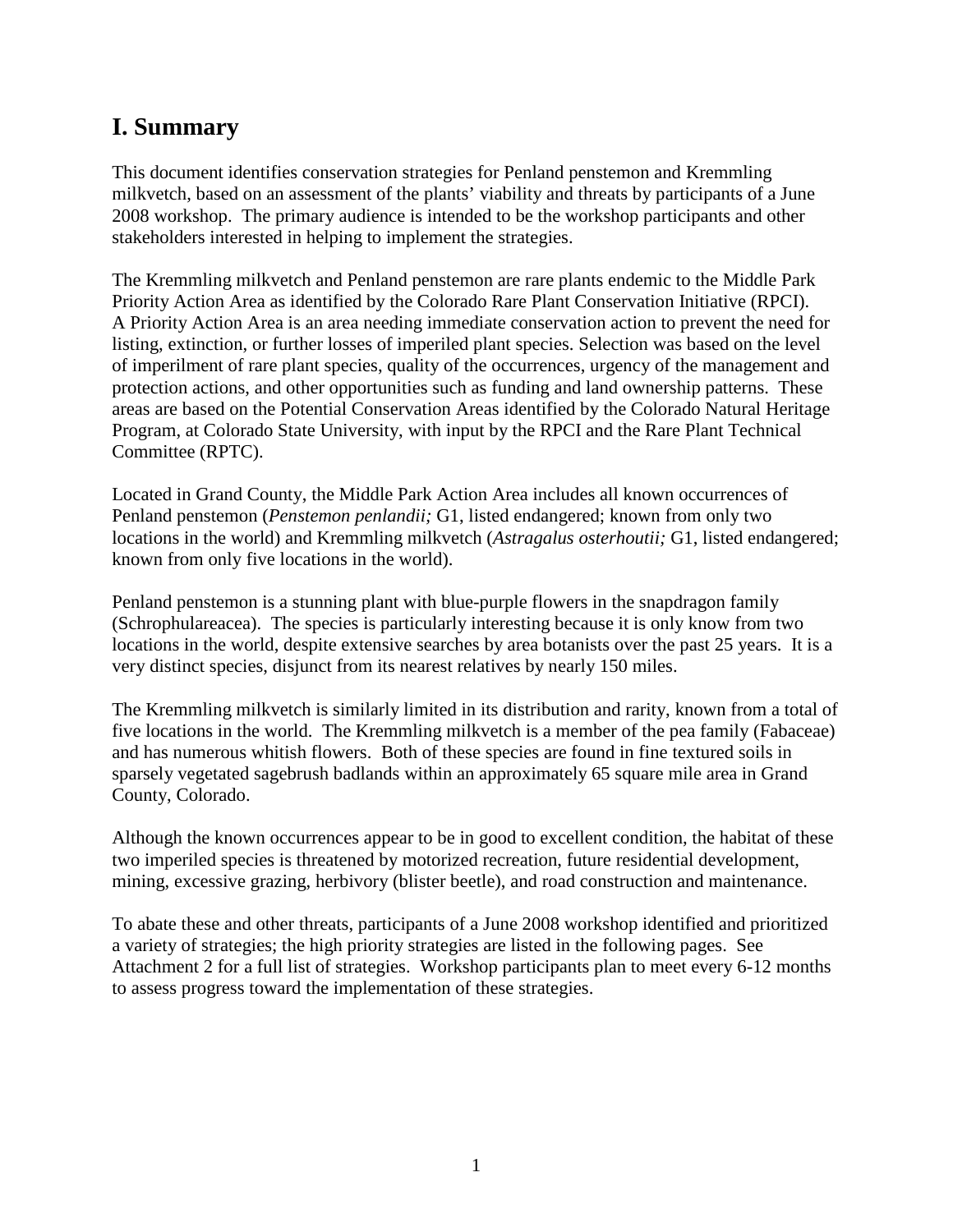### **High priority strategies for conserving Middle Park rare plants**

| <b>Target</b>                                     |                   |                                                                                                                                                                                                                                                                        |                 |                         |                                                                                                                        |
|---------------------------------------------------|-------------------|------------------------------------------------------------------------------------------------------------------------------------------------------------------------------------------------------------------------------------------------------------------------|-----------------|-------------------------|------------------------------------------------------------------------------------------------------------------------|
| <b>Site</b>                                       | Owner/<br>manager | <b>Strategy</b>                                                                                                                                                                                                                                                        | <b>Priority</b> | Lead                    | <b>Notes</b>                                                                                                           |
| Strategies across all target occurrences          |                   |                                                                                                                                                                                                                                                                        |                 |                         |                                                                                                                        |
| Statewide                                         | All               | Improve rare plant education and<br>awareness.                                                                                                                                                                                                                         | High            | RPCI and<br><b>CNHP</b> |                                                                                                                        |
| All                                               | All               | Identify lead for Middle Park<br>Priority Action Area.                                                                                                                                                                                                                 | High            | <b>B.Neely</b>          | Submit article to<br>newspaper                                                                                         |
| All                                               | All               | Inform county master planning<br>effort to protect rare plants. Include<br>language re spraying and road<br>widening. For private lands, - aim<br>for maintenance of $35+$ acre parcels<br>within Potential Conservation Areas<br>as identified by CNHP.               | High            | <b>CNHP</b><br>w/RPCI   | CNHP needs funding to<br>do follow-ups on surveys<br>w/cty planners. Local<br>$contact = K.Manguso,$<br>Planning Dept. |
| All                                               | All               | Present to County and Town about<br>rare plants, importance, etc.                                                                                                                                                                                                      | High            | D.Culver                | D.Culver from CNHP<br>presented in 2006.<br>Funding is needed.                                                         |
| All                                               | All               | Work with O&G companies to avoid<br>rare plants.                                                                                                                                                                                                                       | High            | RPCI and<br><b>CNHP</b> | Biggest challenges may<br>be on private lands.                                                                         |
| All                                               | All               | Monitor plant status.                                                                                                                                                                                                                                                  | High            | CNHP,<br><b>BLM</b>     | Ongoing                                                                                                                |
| <b>Strategies for specific target occurrences</b> |                   |                                                                                                                                                                                                                                                                        |                 |                         |                                                                                                                        |
| All                                               | County<br>roads   | Inform road maintenance plan to<br>ensure spraying avoids rare plants.<br>Establish placards for no-spray<br>zones.                                                                                                                                                    | High            | A.Sidener               |                                                                                                                        |
| All                                               | Private           | Conduct targeted outreach to private<br>landowners to inform them about the<br>rare plants, what they can do to<br>protect them (e.g., conservation<br>easements, surface use agreement<br>for O&G), pursue conservation<br>easements with willing landowners,<br>etc. | High            | A.Cwiklin               | Will work with B. May.<br>S. Panjabi from CNHP to<br>assist.                                                           |
| All (esp. for<br>Troublesome)                     | Private           | Investigate possibility of State Land<br>Board (SLB) or BLM exchanges.                                                                                                                                                                                                 | Medium*         | <b>TNC</b>              | Talk with L.Osborn from<br><b>SLB</b>                                                                                  |
| Horse Gulch                                       | <b>BLM</b>        | Continue to maintain fences.                                                                                                                                                                                                                                           | High            | <b>BLM</b>              |                                                                                                                        |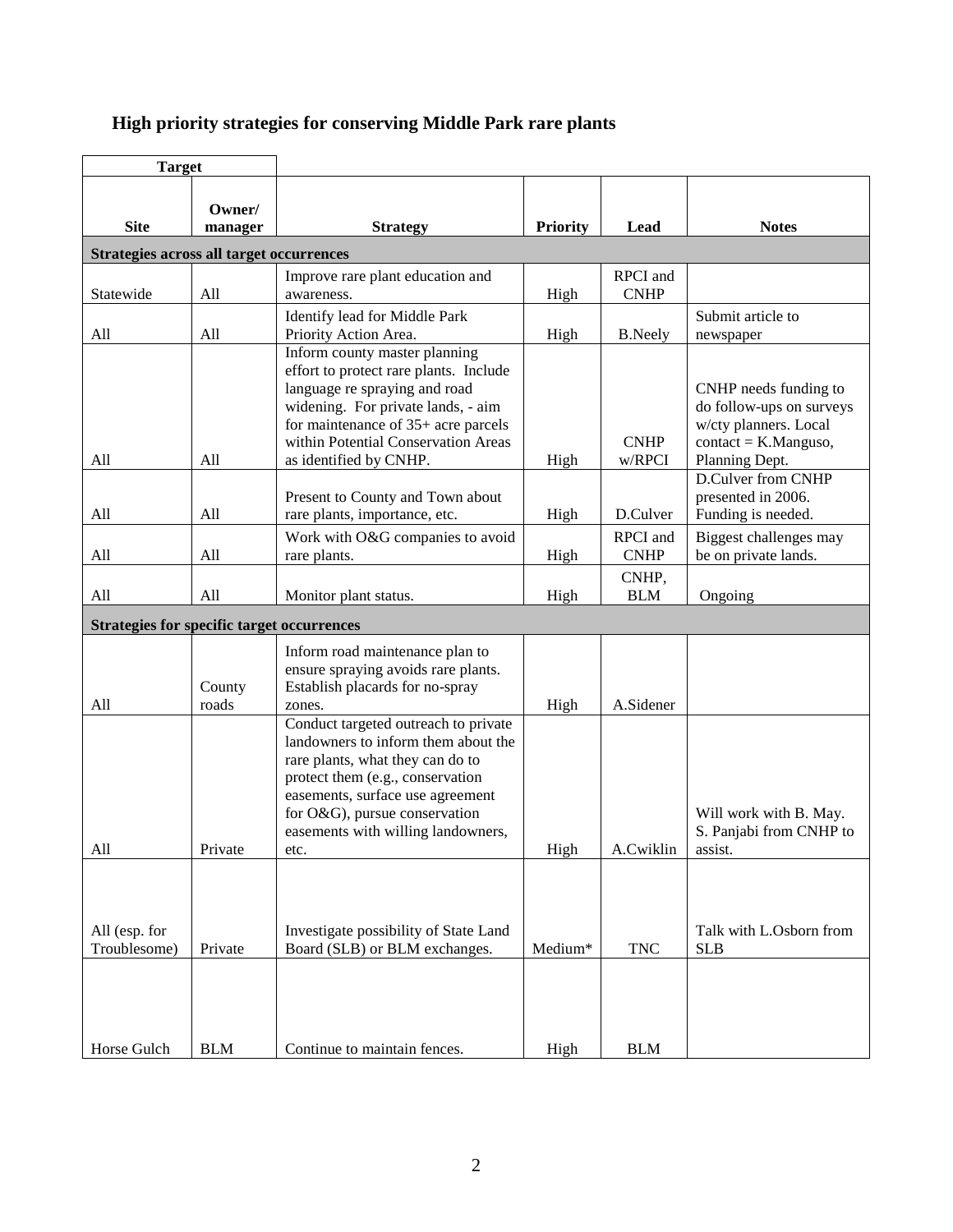| <b>Target</b> |                   |                                                                                                       |                 |             |              |
|---------------|-------------------|-------------------------------------------------------------------------------------------------------|-----------------|-------------|--------------|
| <b>Site</b>   | Owner/<br>manager | <b>Strategy</b>                                                                                       | <b>Priority</b> | Lead        | <b>Notes</b> |
|               |                   |                                                                                                       |                 |             |              |
|               |                   |                                                                                                       |                 |             |              |
|               | Roads -           | Identify BMPs and share with                                                                          |                 | RPCI and    |              |
| Kremmling     | <b>CDOT</b>       | CDOT and mark maintenance areas.                                                                      | High            | <b>CNHP</b> |              |
| Troublesome   | <b>BLM</b>        | Establish an ACEC w/restrictions on<br>O&G, mining, water disposal, etc.<br>thru the BLM RMP process. | High            | <b>BLM</b>  |              |
| Troublesome   | <b>BLM</b>        | Monitor progress of RMP in support<br>of ACEC in all alternatives.                                    | High            | A.Sidener   |              |

\* Regarding the strategy of "Investigate possibility of State Land Board or BLM exchanges" – post workshop RPCI reviewers felt that the priority of this strategy may be High rather than Medium.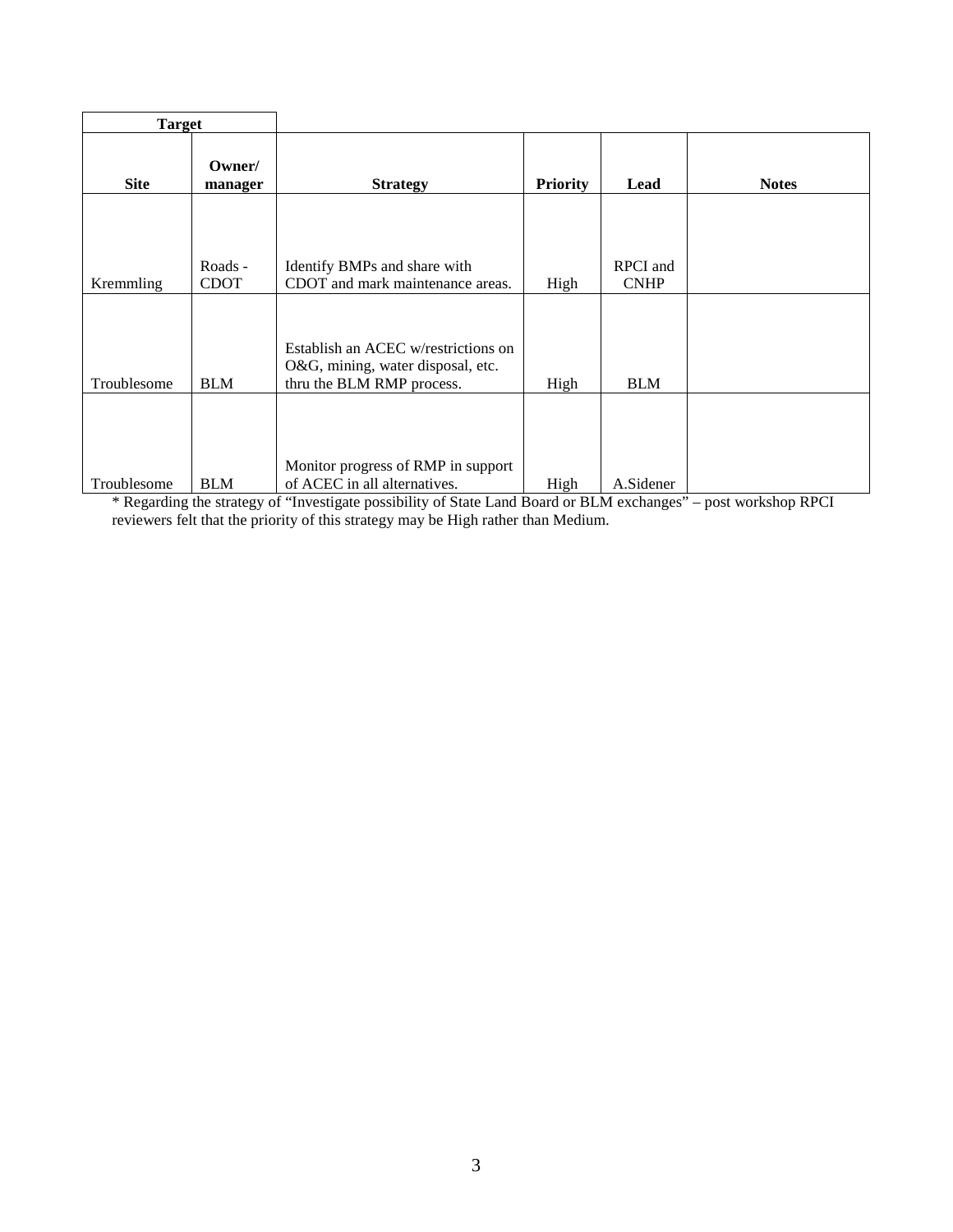# <span id="page-5-0"></span>**II. Map**



# <span id="page-5-1"></span>**III. Middle Park Priority Action Area and Associated Rare Plants**

This document focuses on rare plants within the Middle Park Priority Action Area as identified by the Colorado Rare Plant Conservation Initiative (RPCI). To date, RPCI has identified seven such areas across Colorado. A Priority Action Area is an area needing immediate conservation action to prevent the need for listing, extinction, or further losses of imperiled plant species. Selection was based on the level of imperilment of rare plant species, quality of the occurrences, urgency of the management and protection actions, and other opportunities such as funding and land ownership patterns. These areas are based on the Potential Conservation Areas identified by the Colorado Natural Heritage Program, at Colorado State University, with input by the RPCI and the Rare Plant Technical Committee (RPTC).

Located in Grand County, the Middle Park Action Area includes all known occurrences of Penland penstemon (*Penstemon penlandii;* G1, listed endangered) and Kremmling milkvetch (*Astragalus osterhoutii;* G1, listed endangered) (Table 1). This Area occurs within the vicinity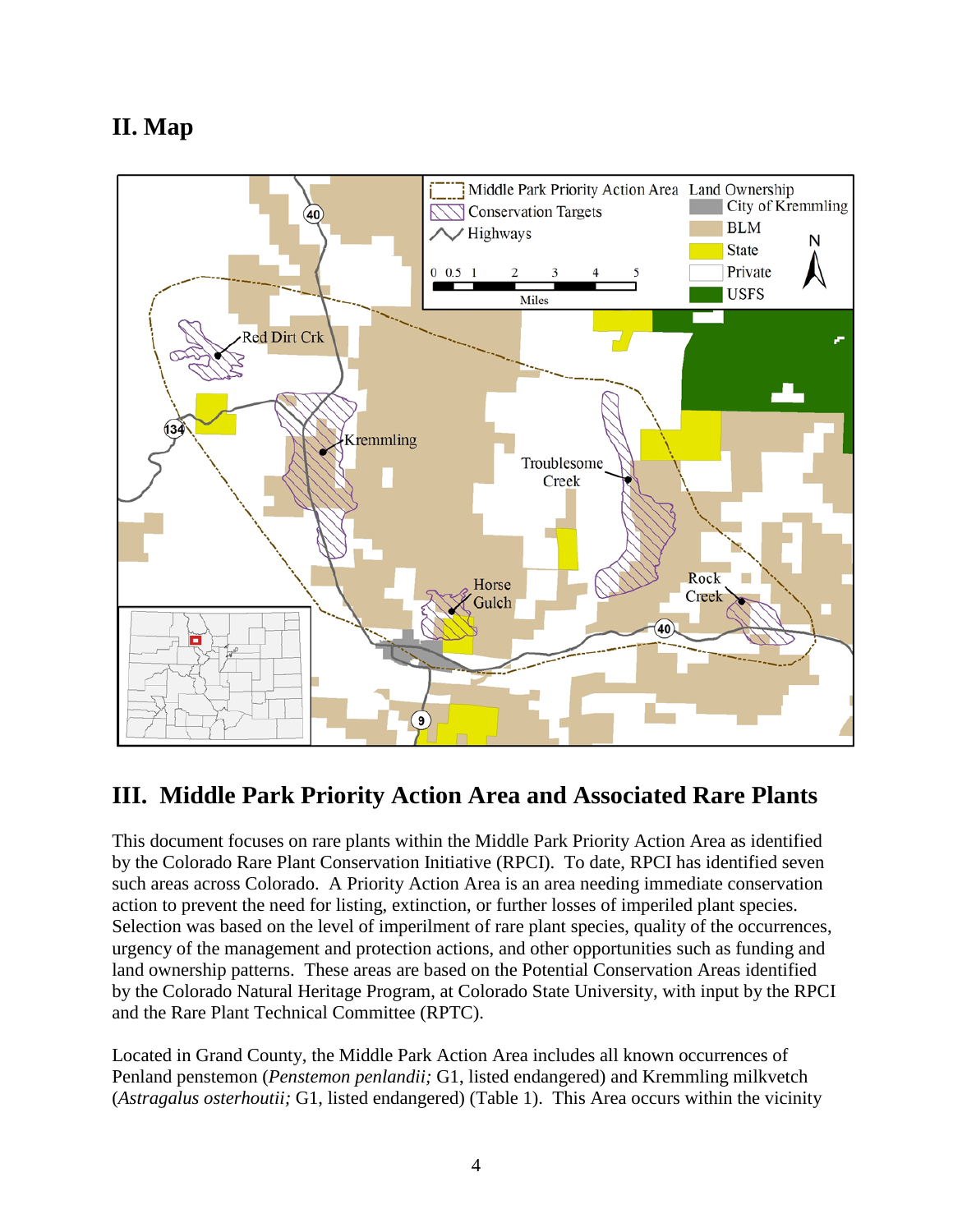of the Upper Colorado River Corridor Priority Landscape identified by the Colorado Conservation Partnership.

| <b>Common</b> | Scientific  | Known               | Global   | <b>Status</b> | <b>CNHP Rare Plant</b>  |
|---------------|-------------|---------------------|----------|---------------|-------------------------|
| name          | name        | occurrences         | $rank^*$ |               | <b>Field Guide Link</b> |
| Kremmling     | Astragalus  | Five occurrences in | G1       | Listed        | http://www.cnhp.colost  |
| milkvetch (or | osterhoutii | the world, all of   |          | Endangered    | ate.edu/rareplants/PDF  |
| Osterhout's   |             | which are in the    |          |               | AB0F6E0.html            |
| milkvetch)    |             | Middle Park area.   |          |               |                         |
| Penland       | Penstemon   | Two occurrences in  | G1       | Listed        | http://www.cnhp.colost  |
| penstemon     | penlandii   | the world, both of  |          | Endangered    | ate.edu/rareplants/PDS  |
| (Penland)     |             | which are in the    |          |               | CR1L780.html            |
| beardtongue)  |             | Middle Park area.   |          |               |                         |

**Table 1.** Plants of focus in the Middle Park Priority Action Area

\*G1 = critically imperiled. G2 = imperiled. For more detail on global ranks please visit the Colorado Natural Heritage Program's website at http://www.cnhp.colostate.edu/heritage.html.

Penland penstemon is a stunning plant with blue-purple flowers in the snapdragon family (Schrophulareacea). The species is particularly interesting because it is only known from two locations in the world, despite extensive searches by area botanists over the past 25 years. It is a very distinct species, disjunct from its nearest relatives by nearly 150 miles.

The Kremmling milkvetch is similarly limited in its distribution and rarity, known from a total of five locations in the world. The Kremmling milkvetch is a member of the pea family (Fabaceae) and has numerous whitish flowers. Both of these species are found in fine textured soils in sparsely vegetated sagebrush badlands within an approximately 65 square mile area in Grand County, Colorado.

The habitat of these two imperiled species is threatened by motorized recreation, future residential development, mining, excessive grazing, herbivory (blister beetle), and road construction and maintenance.

Although the focus of the workshop was on the globally imperiled plants, Attachment 1 describes other significant species and plant communities in this area. A full suite of biodiversity values should be considered during more expansive conservation planning efforts for this area.

# <span id="page-6-0"></span>**IV. About the Workshop**

**Purpose:** To identify strategies for conserving the Kremmling milkvetch and Penland penstemon, based on an assessment of the viability and threats to their occurrences.

**Origin:** The Rare Plant Conservation Initiative (RCPI) is a diverse partnership of public and private organizations dedicated to conserving Colorado's natural heritage by improving the protection and stewardship of the state's most important plants. RPCI is developing a strategy for the conservation of Colorado's most imperiled plant species. As part of this effort, the group is working with partners to identify statewide and site-specific strategies in areas with (a) the most imperiled species, and (b) a reasonable likelihood of conservation success. For site-specific strategies, RCPI partners identified five priority action areas around the state: Arkansas Valley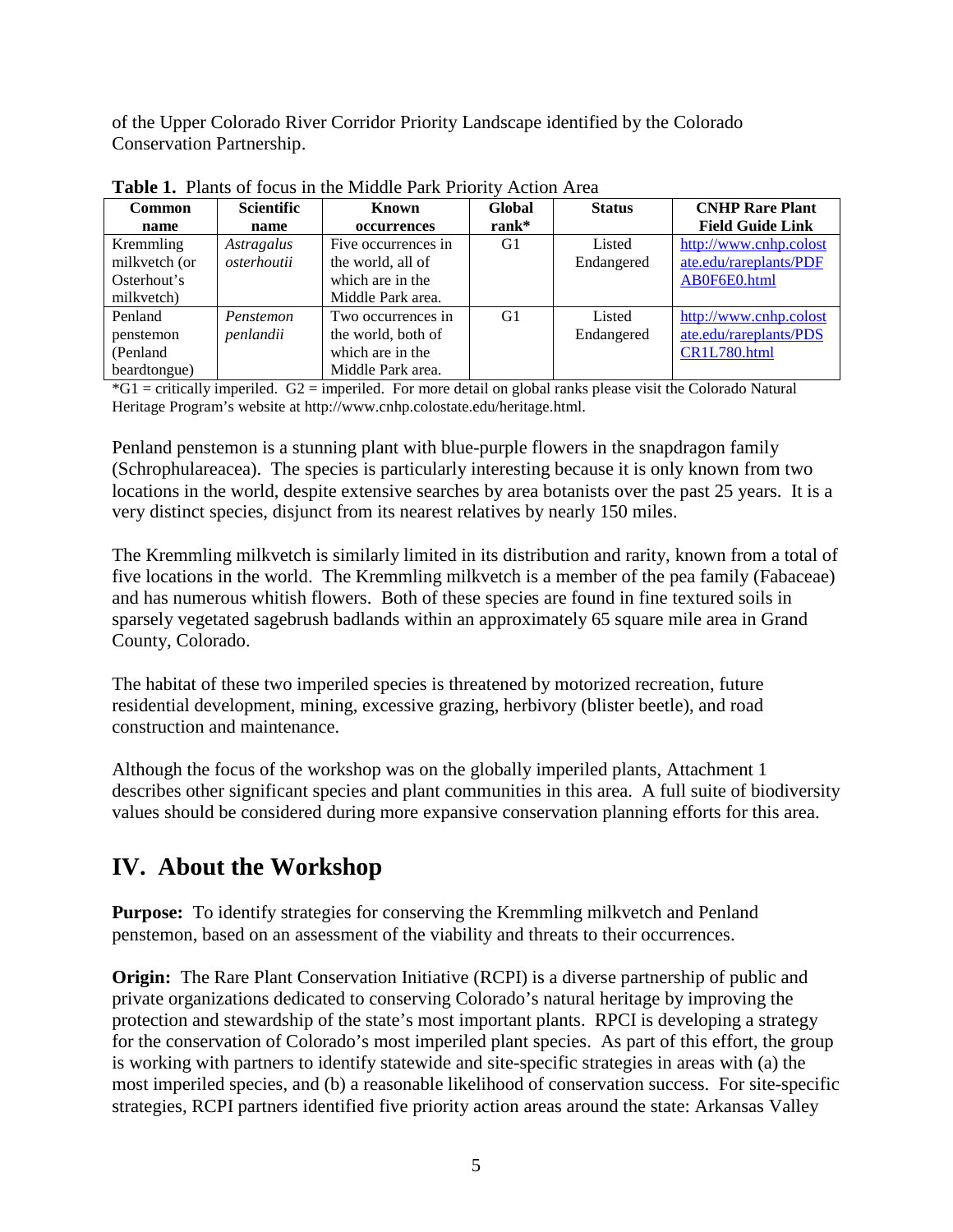Barrens, Middle Park, North Park, Pagosa Springs, and the Piceance Basin. For each of these areas, RCPI led a workshop during the summer of 2008 with local partners to identify priority conservation strategies.

#### **Workshop date:** June 26, 2008

#### **Participants:**

| <b>Name</b>                    | <b>Affiliation</b>                     |  |  |  |
|--------------------------------|----------------------------------------|--|--|--|
| <b>Attended</b>                |                                        |  |  |  |
| Megan McGuire                  | <b>BLM Kremmling Field Office</b>      |  |  |  |
| Molly Mikan                    | <b>BLM</b> State Office                |  |  |  |
| Peter Gordon                   | <b>BLM</b> State Office                |  |  |  |
| Jeff Peterson                  | Colorado Department of Transportation  |  |  |  |
| Denise Culver                  | Colorado Natural Heritage Program      |  |  |  |
| Susan Panjabi (co-facilitator) | Colorado Natural Heritage Program      |  |  |  |
| Amy Sidener                    | <b>Grand County</b>                    |  |  |  |
| Adam Cwiklin                   | Middle Park Land Trust                 |  |  |  |
| <b>Betsy Neely</b>             | The Nature Conservancy                 |  |  |  |
| Megan Kram (co-facilitator)    | The Nature Conservancy                 |  |  |  |
| Paige Lewis                    | The Nature Conservancy                 |  |  |  |
|                                |                                        |  |  |  |
| <b>Unable to attend</b>        |                                        |  |  |  |
| Carol Dawson                   | <b>BLM</b> State Office                |  |  |  |
| Ellen Mayo                     | <b>USFWS State Office</b>              |  |  |  |
| <b>Brian Kurzel</b>            | Colorado Natural Areas Program         |  |  |  |
|                                |                                        |  |  |  |
| <b>Other contacts</b>          |                                        |  |  |  |
| Audrey Volt                    | Consultant                             |  |  |  |
| <b>Bonnie Kablitz</b>          | Middle Park Soil Conservation District |  |  |  |
| Chuck Cesar                    | <b>Retired BLM</b>                     |  |  |  |
| Lane Osborn                    | <b>State Land Board</b>                |  |  |  |

### <span id="page-7-0"></span>**V. Workshop Results**

### <span id="page-7-1"></span>*A. Conservation Targets*

Using the The Nature Conservancy's (TNC) site conservation planning workshop methodology, "conservation targets" are a limited suite of species, communities, and/or ecological systems, or specific locations of these elements of biodiversity (e.g., occurrences, sub-occurrences, or other areas) that are the basis for setting goals, identifying conservation strategies, and measuring conservation effectiveness. At the Middle Park Action area our targets are specific locations of the endangered plants, identified more specifically based on land ownership.

At the Middle Park workshop, we organized the occurrences of Kremmling milkvetch and Penland penstemon into fourteen targets based on landownership within five "Potential Conservation Areas" (PCA) as identified by the Natural Heritage Program (Table 2). A PCA represents CNHP biologists' best estimate of the primary area required to support the long-term survival of species or communities of interest or concern. Distinguishing between different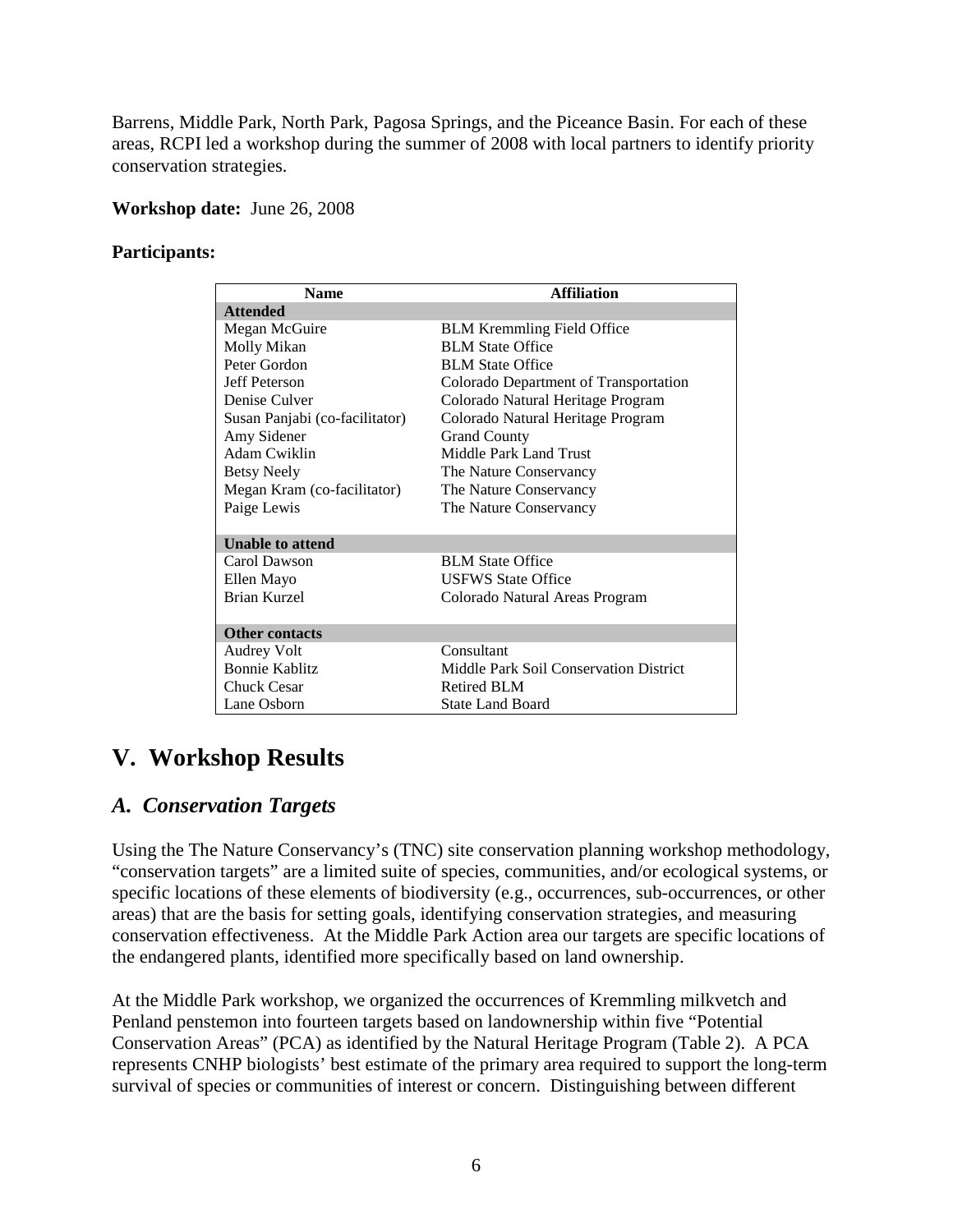landowners enabled us to effectively evaluate threats and identify meaningful strategies later in the workshop.

**Table 2.** Total of fourteen targets based on landownership and presence of Kremmling milkvetch and Penland penstemon. For example, there are four targets identified for the Kremmling milkvetch at the Horse gulch site: Horse Gulch BLM, Horse Gulch private, Horse Gulch roadside, and Horse Gulch State land Board (SLB).

| Target area (each area is a "Potential"<br>Conservation Area" as identified by CNHP) | <b>Associated landownership – occurrences of Kremmling</b><br>milkvetch (and Penland penstemon where noted) |
|--------------------------------------------------------------------------------------|-------------------------------------------------------------------------------------------------------------|
|                                                                                      | that lie entirely or partially within the following:                                                        |
| Horse Gulch                                                                          | <b>BLM</b><br>٠                                                                                             |
|                                                                                      | Private                                                                                                     |
|                                                                                      | Roadside - county<br>٠                                                                                      |
|                                                                                      | <b>State Land Board</b>                                                                                     |
| Kremmling                                                                            | <b>BLM</b>                                                                                                  |
|                                                                                      | Private                                                                                                     |
|                                                                                      | Roadside - CDOT                                                                                             |
| <b>Red Dirt Creek</b>                                                                | Private                                                                                                     |
|                                                                                      | Roadside $-$ county                                                                                         |
| <b>Rock Creek</b>                                                                    | <b>BLM</b>                                                                                                  |
|                                                                                      | State Wildlife Area                                                                                         |
| Troublesome Creek - contains Kremmling                                               | <b>BLM</b>                                                                                                  |
| milkvetch and the only known occurrences of                                          | Private<br>٠                                                                                                |
| the Penland penstemon                                                                | Roadside - County                                                                                           |

### <span id="page-8-0"></span>*B. Viability*

"Viability" per TNC terminology is the "health" or "functionality" of the conservation targets. During the Workshop we attempted to answer two key questions through the viability assessment: *How do we define 'health' (viability) for each of our targets?* and *What is the current status of each of our targets?*

Table 3 shows the viability for each occurrence as previously identified by the Colorado Natural Heritage Program (CNHP). We do not show viability by target (i.e., by ownership or management) because we identified targets according to *land ownership* and CNHP identifies viability by *occurrence*. Any one occurrence can occur on multiple land ownerships.

Table 3. Viability of all of the known occurrences of the two endangered plant species, organized by area

| <b>Target Area</b>         | <b>Viability</b><br>Rank* | <b>Occurrence</b><br>Acres | <b>Occurrence</b><br>ID $# (CNHP)$ | <b>Conservation Targets (Ownership or Mgmt)</b>   |  |  |  |  |
|----------------------------|---------------------------|----------------------------|------------------------------------|---------------------------------------------------|--|--|--|--|
| <b>Penland penstemon</b>   |                           |                            |                                    |                                                   |  |  |  |  |
| Troublesome                | A                         | 798                        |                                    | BLM, very small amt. on private                   |  |  |  |  |
| Troublesome                | В                         | 37                         |                                    | Private                                           |  |  |  |  |
| <b>Kremmling milkvetch</b> |                           |                            |                                    |                                                   |  |  |  |  |
|                            |                           |                            |                                    |                                                   |  |  |  |  |
| Horse Gulch                | А                         | 56                         |                                    | BLM, Private, Roadside - county, State Land Board |  |  |  |  |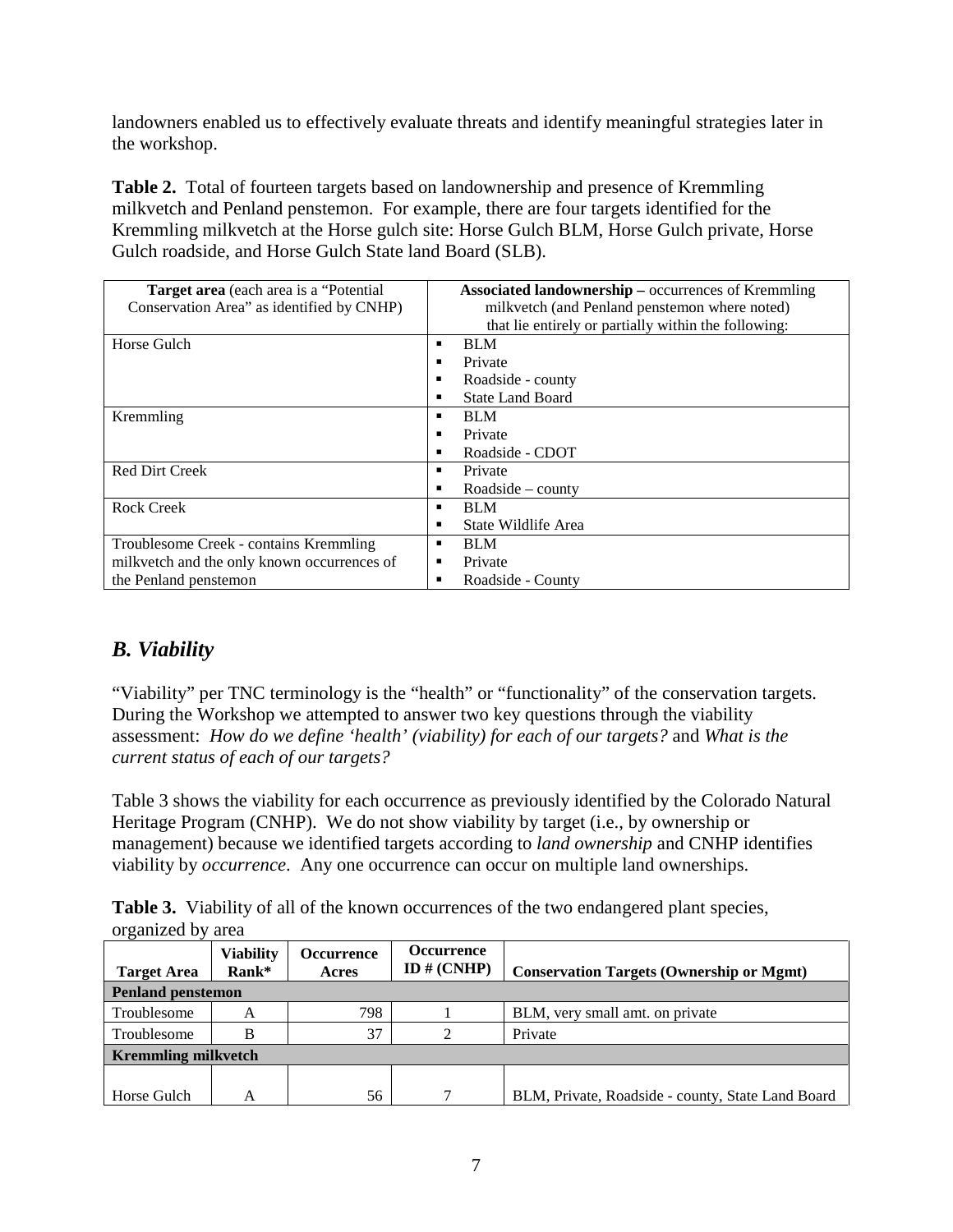| <b>Target Area</b> | <b>Viability</b><br>Rank* | <b>Occurrence</b><br>Acres | <b>Occurrence</b><br>ID $# (CNHP)$ | <b>Conservation Targets (Ownership or Mgmt)</b> |
|--------------------|---------------------------|----------------------------|------------------------------------|-------------------------------------------------|
| Kremmling          | AВ                        | 270                        |                                    | BLM, private, roadside                          |
| Red Dirt           |                           |                            |                                    |                                                 |
| Creek              | B                         | 244                        |                                    | Private                                         |
| <b>Rock Creek</b>  | А                         | 32                         | 11                                 | <b>BLM.</b> Private                             |
| Troublesome        | А                         | 192                        | 10                                 | <b>BLM</b>                                      |

\* CNHP assigns a rank to each occurrence using the following codes:  $A = V$ ery good;  $B =$  good;  $C =$  fair;  $D =$  poor;  $H =$  possibly extirpated/ possibly extinct; X presumed extirpated/presumed extinct

The overall viability rankings of A-B for each occurrence were based on a systematic assessment of the components of viability, or indicators and associated indicator ratings as shown in the table below. These components of viability are "rolled up" into the overall viability rank.

**Table 4.** Basis for viability ratings.

|                                                                           |                             |                                                                                                                   | <b>Indicator rating criteria</b>                                                                                              |                                                                                                                         |                                                                                                               |  |  |  |
|---------------------------------------------------------------------------|-----------------------------|-------------------------------------------------------------------------------------------------------------------|-------------------------------------------------------------------------------------------------------------------------------|-------------------------------------------------------------------------------------------------------------------------|---------------------------------------------------------------------------------------------------------------|--|--|--|
| Key Attribute                                                             | Indicator                   | $\mathbf{D}$ - Poor                                                                                               | $C$ - Fair                                                                                                                    | $\mathbf{B}$ - Good                                                                                                     | $\bf{A}$ - Very<br>Good                                                                                       |  |  |  |
| Intactness of<br>occurrence and<br>surrounding area                       | % fragmentation             | Highly<br>fragmented                                                                                              | Moderately<br>fragmented                                                                                                      | Limited<br>fragmentation                                                                                                | Unfragmented                                                                                                  |  |  |  |
| Population<br>structure $\&$<br>recruitment                               | Evidence of<br>reproduction | Little or no<br>evidence of<br>successful<br>repro. (few<br>seedlings<br>and/or $no$<br>flowering or<br>fruiting) | Less<br>productive,<br>but still<br>viable with<br>evidence of<br>flowering<br>and/or<br>fruiting and<br>mixed age<br>classes | Good likelihood<br>of long-term<br>viability as<br>evidenced by<br>flowering,<br>fruiting, and<br>mixed age<br>classes. | Excellent<br>viability as<br>evidenced by<br>high %<br>flowering and<br>fruiting, and<br>mixed age<br>classes |  |  |  |
| Species<br>composition /<br>dominance                                     | Evidence of<br>reproduction | $>50\%$ cover                                                                                                     | 11-50%<br>cover                                                                                                               | $1-10\%$ cover                                                                                                          | $<1\%$ cover                                                                                                  |  |  |  |
| Population size<br>& dynamics for<br><b>KREMMLING</b><br><b>MILKVETCH</b> | # individuals               | <20                                                                                                               | $20-100$                                                                                                                      | 100-1000                                                                                                                | >1000                                                                                                         |  |  |  |
| Population size<br>& dynamics for<br><b>PENLAND</b><br><b>PENSTEMON</b>   | # individuals               | < 100<br>individuals<br>observed<br>within a 5-<br>year period                                                    | 100-1000<br>within a 5-<br>year period                                                                                        | 1000-2500<br>within a five-<br>year period                                                                              | $>2500$ within a<br>five-year<br>period                                                                       |  |  |  |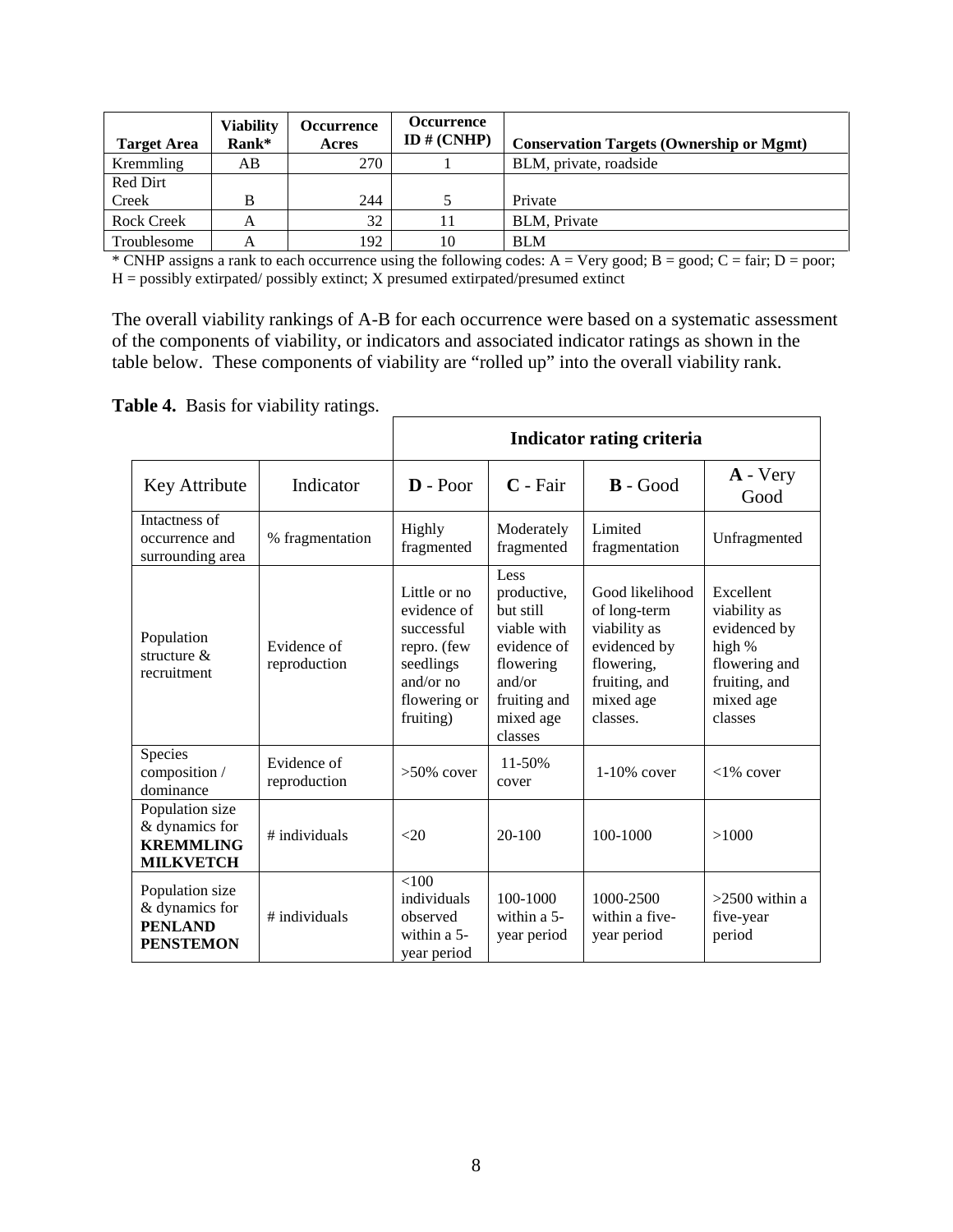### <span id="page-10-0"></span>*C. Threats*

With the viability analysis complete, participants then identified the primary threats to each site. They identified and ranked threats based on their expertise, local knowledge, and sense of the key issues facing each target (Table 5). Identifying and ranking threats is an important input, along with understanding viability, to ultimately identifying efficient and effective strategies.

Although the known occurrences appear to be in good to excellent condition, the habitat of these two imperiled species is threatened by motorized recreation, future residential development, mining, excessive grazing, herbivory (blister beetle), and road construction and maintenance.

### <span id="page-10-1"></span>*D. Strategies*

Based on an understanding of viability and threats, participants identified strategies (a) across all targets for Kremmling milkvetch and Penland penstemon and (b) for specific target occurrences. Regarding the latter, participants identified at least one strategy for all occurrences and generally focused on strategies needed to mitigate key threats. After brainstorming strategies, participants prioritized them as high, medium, or low based on their anticipated effectiveness. See p. 2 for a list of high priority strategies and Attachment 2 (p.11) for a list of all strategies. Specific to private land protection efforts, the RPCI is also evaluating opportunities to work with willing private landowners and local land trusts to conserve these species and their habitats using voluntary tools such as conservation easements.

# <span id="page-10-2"></span>**VI. Next Steps**

Ongoing - The leads for all high- and medium-ranked strategies (Attachment 1) are responsible for ensuring their implementation.

Ongoing - The group proposed to meet annually to gauge progress toward implementing strategies. Ideally this meeting would be coordinated by the RPCI lead for Middle Park. Until such a lead is established, Betsy Neely from TNC/RPCI will coordinate. Preferably this meeting would occur in the summer so a field visit to the plants is also possible.

Winter 2009 - TNC/RPCI will organize a conference call in the winter as a check in.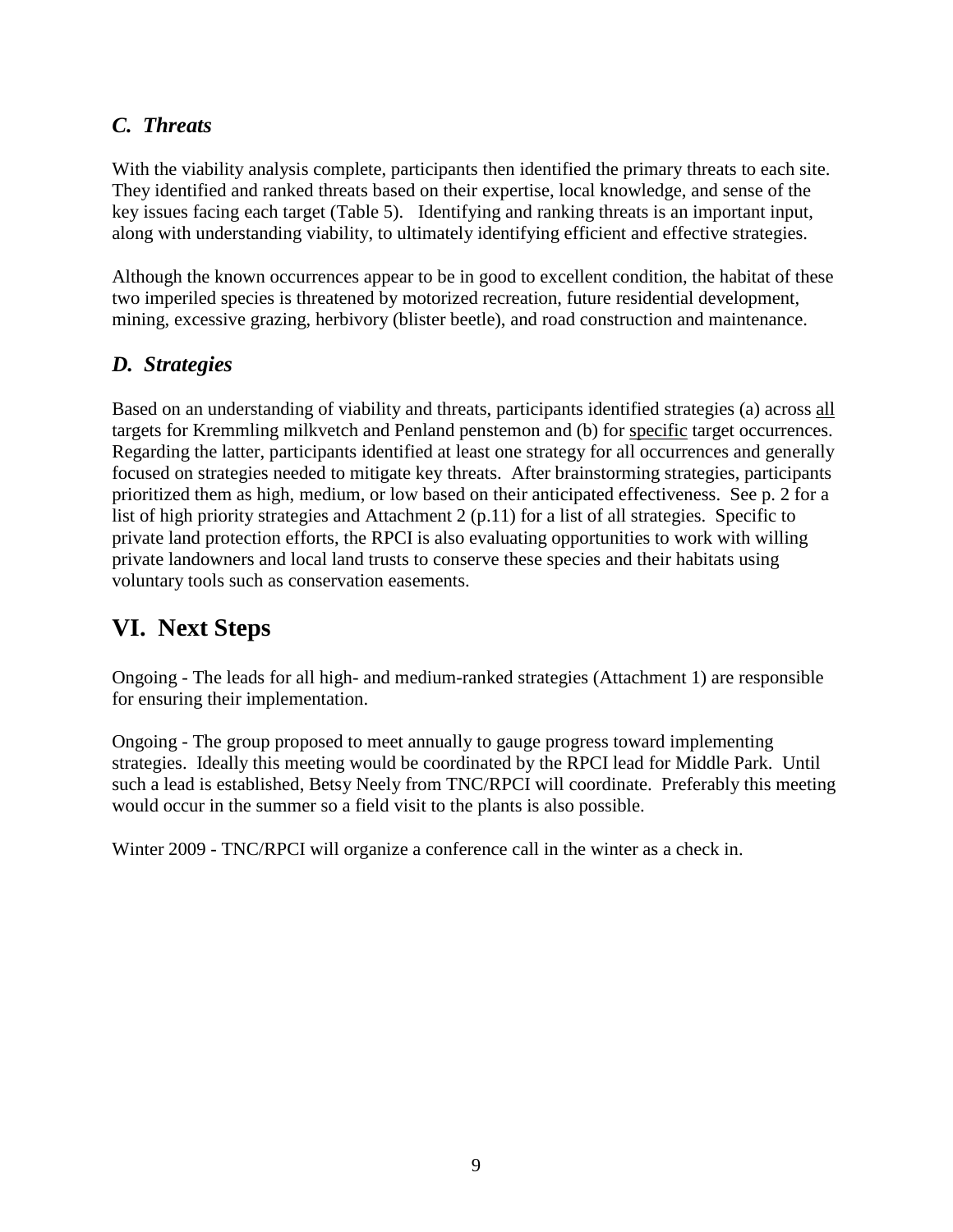| Area               | Ownership<br>or Mgmt      | Excessive<br>grazing | <b>Blister</b> beetle<br>Herbivory | $\begin{array}{c} \text{Housing} \\ \text{construction} \end{array}$ | Invasives    | Mining (gravel,<br>uranium) | 0&G | Recreation<br>(OHVs) | Road constr. | Road widening | Road maint. | Trail or ditch<br>maint. | Utility<br>construction | <b>Notes</b>                                                                                                                                                       |
|--------------------|---------------------------|----------------------|------------------------------------|----------------------------------------------------------------------|--------------|-----------------------------|-----|----------------------|--------------|---------------|-------------|--------------------------|-------------------------|--------------------------------------------------------------------------------------------------------------------------------------------------------------------|
|                    | <b>BLM</b>                | L                    | M                                  |                                                                      |              |                             |     | H                    |              |               |             |                          |                         | Recreation - Off-highway vehicles (OHVs) may or<br>may not be an issue as plants are fenced. But erosion<br>is problematic. Grazing - not an issue, steep terrain. |
|                    | County Rd.                |                      |                                    |                                                                      |              |                             |     |                      |              |               | M           |                          |                         |                                                                                                                                                                    |
|                    | Private                   |                      |                                    | M                                                                    |              |                             |     |                      |              |               |             |                          |                         | Housing construction -threat within the 3-mile<br>growth boundary.                                                                                                 |
| <b>Horse Gulch</b> | <b>SLB</b>                | L                    | H                                  |                                                                      |              |                             |     | H                    |              |               |             |                          |                         | Recreation - OHVs, motorcycles. Negative impacts<br>of the blister beetle are questionable.                                                                        |
|                    | <b>BLM</b>                |                      | L                                  |                                                                      |              |                             |     |                      |              |               |             |                          |                         | Negative impacts of the blister beetle are<br>questionable. Area is closed to OHVs.                                                                                |
|                    | Private                   |                      |                                    | L                                                                    |              |                             |     |                      |              |               |             |                          |                         |                                                                                                                                                                    |
| <b>Kremmling</b>   | Roadside -<br><b>CDOT</b> |                      |                                    |                                                                      |              |                             |     |                      |              |               | M           |                          |                         | Widening - no plans to widen now. Road maint. -<br>weed spraying is an issue.                                                                                      |
|                    |                           |                      |                                    |                                                                      |              |                             |     |                      |              |               |             |                          |                         |                                                                                                                                                                    |
|                    | <b>County Road</b>        |                      |                                    |                                                                      |              |                             |     |                      |              |               | L           |                          |                         |                                                                                                                                                                    |
| <b>Red Dirt</b>    | Private                   | L                    |                                    | M                                                                    | $\mathbf{L}$ |                             |     |                      | M            |               |             |                          | M                       | Invasives - Canada thistle.                                                                                                                                        |
|                    | <b>BLM</b>                |                      |                                    |                                                                      |              |                             | L   |                      |              |               |             |                          |                         | No major threats. Unfavorable terrain for OHVs.<br>Little potential for O&G                                                                                        |
| <b>Rock Creek</b>  | <b>SWA</b>                |                      |                                    |                                                                      | L            |                             |     |                      |              |               |             | M                        |                         |                                                                                                                                                                    |
|                    | <b>BLM</b>                | L                    | L                                  |                                                                      |              | M                           | M   | L                    |              |               |             |                          | L                       | Beardtongue only may be affected by O&G and<br>recreation. Milkvetch only may be affected by the<br>other colored cells.                                           |
|                    | County road               |                      |                                    |                                                                      |              |                             |     |                      | L            | L             | M           | $\mathbf{D}$             |                         | Road maint. - magnesium chloride is an issue.                                                                                                                      |
| Troublesome        | Private                   | L                    |                                    | L                                                                    | M            |                             | M   |                      |              |               |             |                          |                         |                                                                                                                                                                    |

**Table 5.** Primary threats to each target. Red = high threat, orange = medium threat; yellow = low threat.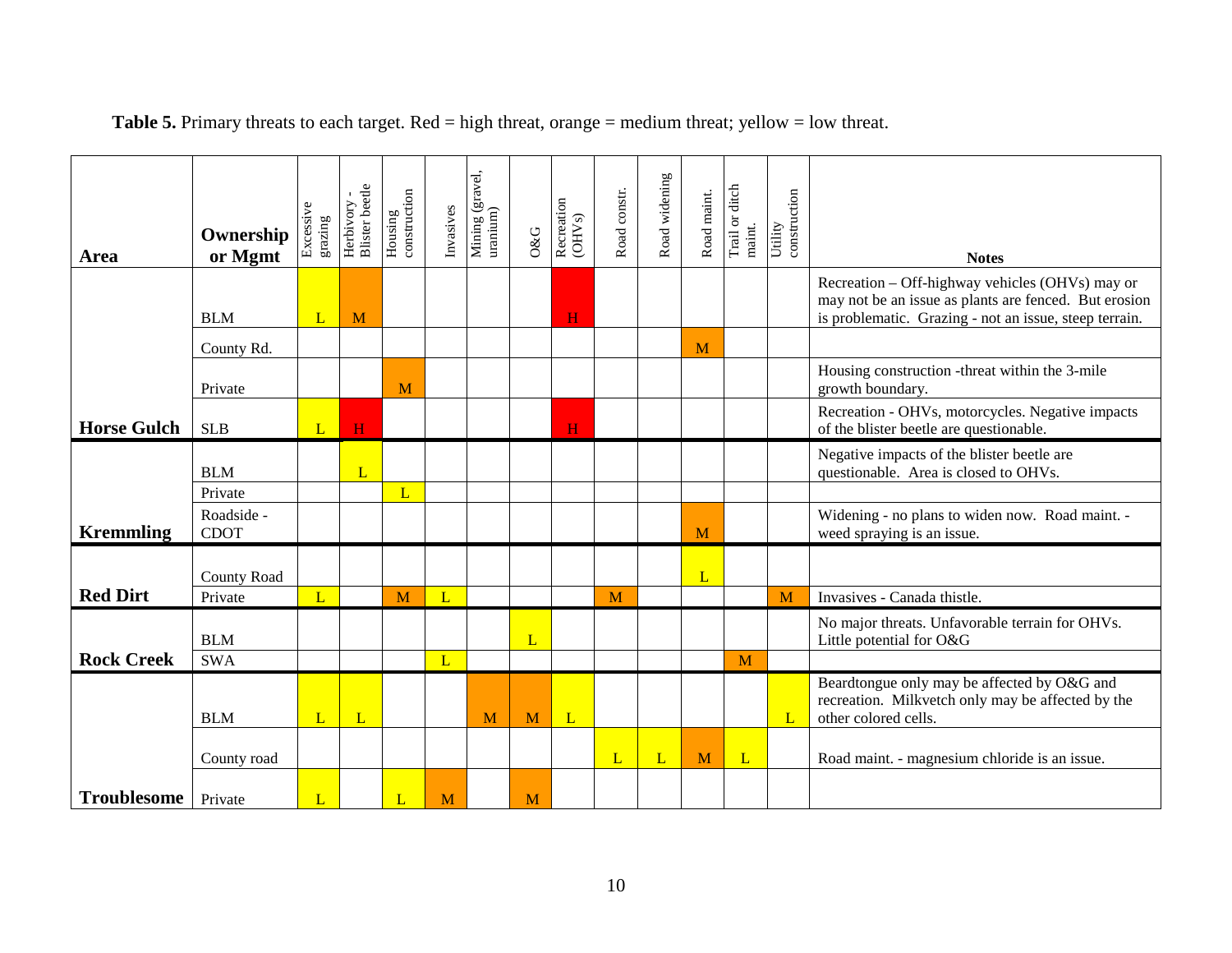## <span id="page-12-0"></span>**Attachment 1. Additional key species and plant communities in the Middle Park area**

Although the focus of the workshop was on the globally imperiled plants, other key species and plant communities are known from the Middle Park area as shown in the table below (Colorado Natural Heritage Program 2008, http://www.cnhp.colostate.edu/). Specifically, the table identifies rare species and rare and/or high quality examples of plant communities in the Middle Park area. These and other biodiversity values should be considered with more detailed planning efforts for this area.

| <b>Common name</b>                            | Scientific name                                                       | <b>Major Group</b>         | <b>GRank</b>                  |
|-----------------------------------------------|-----------------------------------------------------------------------|----------------------------|-------------------------------|
| Roundtail chub                                | Gila robusta*                                                         | Fish                       | G <sub>3</sub>                |
| Dog parsley                                   | Aletes nuttallii                                                      | <b>Vascular Plants</b>     | G <sub>3</sub>                |
| Many-stem stickleaf                           | Nuttallia multicaulis                                                 | <b>Vascular Plants</b>     | G <sub>3</sub>                |
| Montane Riparian Forest                       | Populus angustifolia / Alnus<br>incana Woodland                       | <b>Natural Communities</b> | G <sub>3</sub>                |
| Montane Riparian Shrubland                    | Alnus incana - Salix<br><i>drummondiana</i> Shrubland                 | <b>Natural Communities</b> | G <sub>3</sub>                |
| <b>Montane Wet Meadows</b>                    | Carex pellita Herbaceous<br>Vegetation                                | <b>Natural Communities</b> | G <sub>3</sub>                |
| <b>Montane Willow Carr</b>                    | Salix ligulifolia Shrubland                                           | <b>Natural Communities</b> | G <sub>2</sub> G <sub>3</sub> |
| Thinleaf Alder-Mixed Willow<br><b>Species</b> | Alnus incana - Salix<br>(monticola, lucida, ligulifolia)<br>Shrubland | <b>Natural Communities</b> | G <sub>3</sub>                |
| <b>Bulrush</b>                                | Schoenoplectus pungens<br>Herbaceous Vegetation                       | <b>Natural Communities</b> | G3G4                          |
| Cottonwood Riparian Forest                    | Populus angustifolia / Cornus<br>sericea Woodland                     | <b>Natural Communities</b> | G4                            |
| Montane Riparian Meadow                       | Carex foenea Herbaceous<br>Vegetation                                 | <b>Natural Communities</b> | GU                            |

\*Last observed in the Middle park area in 1983. This is the only element on this list with federal or state level recognition. The roundtail chub is a Colorado Species of Concern, and is included on the BLM and USFS sensitive species lists.

For more information about these and other biodiversity values, see reports including but not limited to the following:

- o Colorado Wildlife Action Plan <http://wildlife.state.co.us/WildlifeSpecies/ColoradoWildlifeActionPlan/>
- o The Nature Conservancy Ecoregional Assessments. [http://conserveonline.org/workspaces/cbdgateway/era/reports/index\\_html](http://conserveonline.org/workspaces/cbdgateway/era/reports/index_html) The Southern Rocky Mountains Ecoregional Assessment pertains to the Middle Park Priority Action Area.
- o Southern Rockies Ecosystem Project:<http://www.restoretherockies.org/reports.html>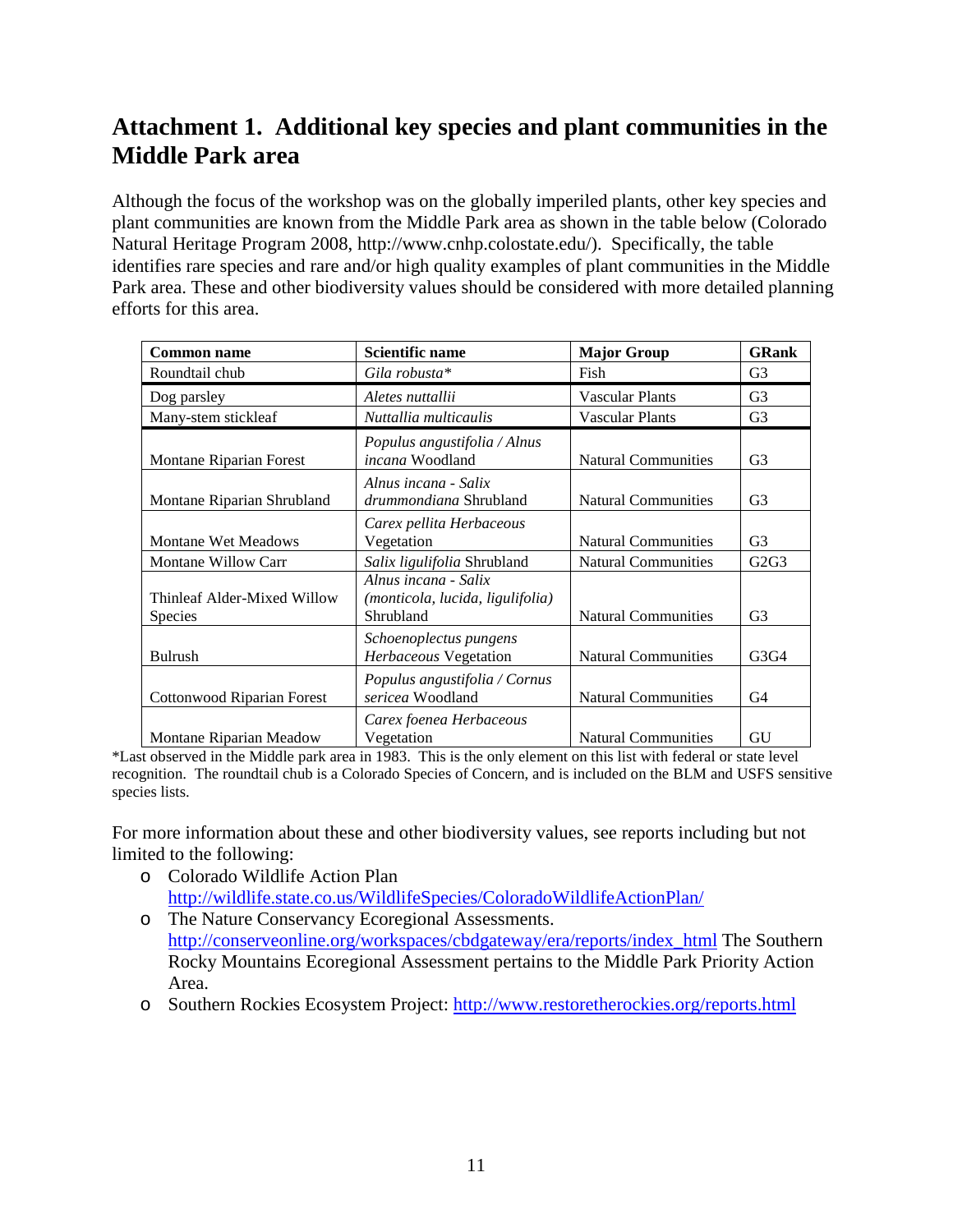# <span id="page-13-0"></span>**Attachment 2. Full list of strategies for Kremmling milkvetch and Penland penstemon**

The strategies below are organized in priority order of area  $\rightarrow$  target owner/manager  $\rightarrow$  priority, with priority 1 being highest, 2 being secondary, and 3 being a lower priority.

| <b>Target</b> |                                          |                                                                                                                                                                                                                                                           |                 |                                           |                                                                                                                        |
|---------------|------------------------------------------|-----------------------------------------------------------------------------------------------------------------------------------------------------------------------------------------------------------------------------------------------------------|-----------------|-------------------------------------------|------------------------------------------------------------------------------------------------------------------------|
| <b>Site</b>   | Owner/<br>manager                        | <b>Strategy</b>                                                                                                                                                                                                                                           | <b>Priority</b> | Lead                                      | <b>Notes</b>                                                                                                           |
|               | Strategies across all target occurrences |                                                                                                                                                                                                                                                           |                 |                                           |                                                                                                                        |
| Statewide     | All                                      | Improve rare plant education and<br>awareness.                                                                                                                                                                                                            | High            | RPCI and<br><b>CNHP</b>                   |                                                                                                                        |
| All           | All                                      | Identify lead for Middle Park<br>Priority Action Area                                                                                                                                                                                                     | High            | <b>B.Neely</b>                            | Submit article to<br>newspaper?                                                                                        |
| All           | All                                      | Inform county master planning<br>effort to protect rare plants.<br>Include language re spraying and<br>road widening. For private lands, -<br>aim for maintenance of 35+ acre<br>parcels within Potential<br>Conservation Areas as identified by<br>CNHP. | High            | <b>CNHP</b><br>w/RPCI                     | CNHP needs funding to<br>do follow-ups on surveys<br>w/cty planners. Local<br>$contact = K.Manguso,$<br>Planning Dept. |
| All           | All                                      | Presentation to County and Town<br>about rare plants, importance, etc.                                                                                                                                                                                    |                 | D.Culver                                  | D.Culver from CNHP<br>presented in 2006.<br>Funding is needed.                                                         |
| All           | All                                      | Work with O&G companies to<br>avoid rare plants.                                                                                                                                                                                                          | High<br>High    | <b>RPCI</b> and<br><b>CNHP</b>            | Biggest challenges may<br>be on private lands.                                                                         |
| All           | All                                      | Monitor plant status.                                                                                                                                                                                                                                     | High            | CNHP,<br><b>BLM</b>                       |                                                                                                                        |
| All           | All                                      | Designate Rock Creek (SWA) and<br>other sites, possibly, as State<br>Natural Areas.                                                                                                                                                                       | Medium          | S.Panjabi<br>talk with<br><b>B.Kurzel</b> |                                                                                                                        |
| All           | All                                      | Rename milkvetch e.g., Middle<br>Park or Kremmling Milk-vetch.                                                                                                                                                                                            | Low             | S.Panjabi                                 | Low-hanging fruit                                                                                                      |
| All           | All                                      | Gain a better understanding of<br>potential impacts of oil and gas<br>development to rare plants - see<br>TNC O&G layer.                                                                                                                                  | n/a             |                                           |                                                                                                                        |
| All           | All                                      | <b>Education: Create informational</b><br>packet or brochure and share with<br>wide variety of stakeholders.                                                                                                                                              |                 | <b>RPCI</b>                               |                                                                                                                        |
| All           | All                                      | Education: Establish educational,<br>e.g. at local museums.and                                                                                                                                                                                            |                 | <b>RPCI</b>                               | C.Morales                                                                                                              |
| All           | All                                      | community gardens.<br>Education: Info at public places<br>(e.g., restaurants) about important<br>values of the area.                                                                                                                                      |                 | <b>RPCI</b>                               |                                                                                                                        |
|               |                                          |                                                                                                                                                                                                                                                           |                 |                                           |                                                                                                                        |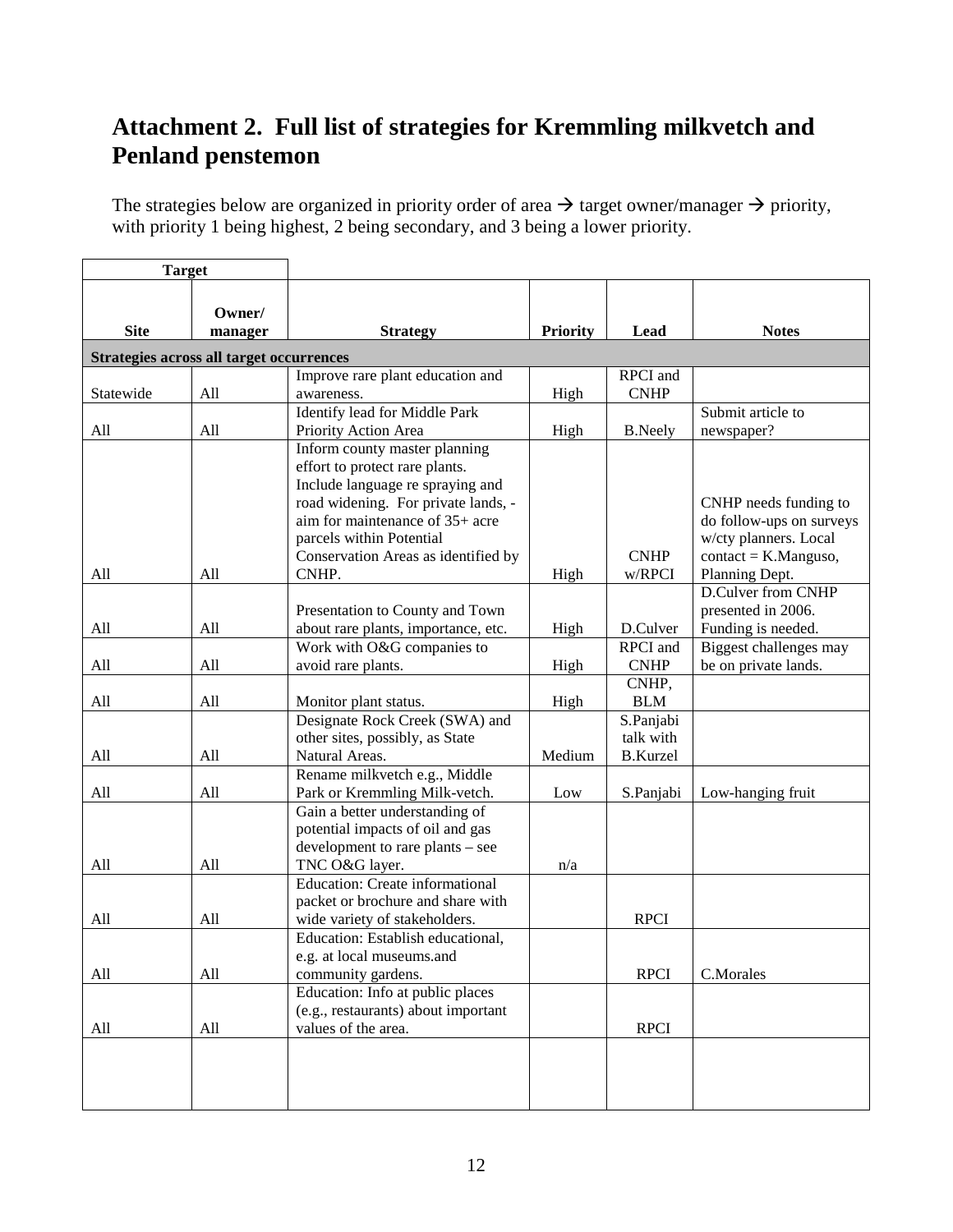| <b>Target</b>                                     |                                                       |                                                                                                                                                                                                                                                                                                                                            |                 |                                    |                                                                              |  |  |  |  |
|---------------------------------------------------|-------------------------------------------------------|--------------------------------------------------------------------------------------------------------------------------------------------------------------------------------------------------------------------------------------------------------------------------------------------------------------------------------------------|-----------------|------------------------------------|------------------------------------------------------------------------------|--|--|--|--|
| <b>Site</b>                                       | Owner/<br>manager                                     | <b>Strategy</b>                                                                                                                                                                                                                                                                                                                            | <b>Priority</b> | Lead                               | <b>Notes</b>                                                                 |  |  |  |  |
| <b>Strategies for specific target occurrences</b> |                                                       |                                                                                                                                                                                                                                                                                                                                            |                 |                                    |                                                                              |  |  |  |  |
| All                                               | County road                                           | Inform road maintenance plan to<br>ensure spraying avoids rare plants.<br>Establish placards for no-spray<br>zones.                                                                                                                                                                                                                        | High            | A.Sidener                          |                                                                              |  |  |  |  |
| All                                               | Private                                               | Conduct targeted outreach to<br>private landowners to inform them<br>about the rare plants, what they can<br>do to protect them (e.g.,<br>conservation easements, surface use<br>agreement for O&G), pursue<br>conservation easements with<br>willing landowners, etc.                                                                     | High            | A.Cwiklin                          | Will work with B.May<br>pass the buck. S. Panjabi<br>to assist.              |  |  |  |  |
| All                                               | Private                                               | Investigate conservation options<br>(permanent and incentives):<br>Compensation for management<br>agreement; access easement model;<br>possibility of purchasing an<br>easement on a portion of a parcel;<br>sale by willing landowner/purchase<br>by county or land trust; awards;<br>interest group destination; funding<br>for fencing. | Medium          | <b>RPCI</b><br>(maybe<br>S.Dorsey) | Discuss at Colorado land<br>trust rally? Have<br>D.Froeb from TNC help?      |  |  |  |  |
| All (esp. for                                     |                                                       | Investigate possibility of State Land                                                                                                                                                                                                                                                                                                      |                 |                                    | Talk with L.Osborn from                                                      |  |  |  |  |
| Troublesome)                                      | Private                                               | Board or BLM exchanges.                                                                                                                                                                                                                                                                                                                    | Medium*         | <b>TNC</b>                         | <b>SLB</b>                                                                   |  |  |  |  |
| Horse Gulch                                       | <b>BLM</b>                                            | Continue to maintain fences.                                                                                                                                                                                                                                                                                                               | High            | <b>BLM</b>                         |                                                                              |  |  |  |  |
| Horse Gulch                                       | <b>BLM</b>                                            | Rehabilitate and reseed to reduce or<br>eliminate erosion along trail (trail<br>now closed-off).                                                                                                                                                                                                                                           | Low             | <b>BLM</b>                         |                                                                              |  |  |  |  |
| Horse Gulch                                       | Private                                               | Check on status of town's master<br>plan (e.g., 3-mile comprehensive<br>plan) and inform.                                                                                                                                                                                                                                                  | Medium          | A.Sidener                          |                                                                              |  |  |  |  |
| Horse Gulch                                       | <b>SLB</b>                                            | BLM and SLB establish agreement<br>to control ATV use on State Lands,<br>involving local OHV club(s).                                                                                                                                                                                                                                      | n/a             | <b>BLM</b>                         | Sign-off on MOU this<br>summer? Fencing next<br>year, depending on<br>budget |  |  |  |  |
| Kremmling                                         | <b>BLM</b>                                            | Check whether plants were<br>transplanted, and if so check status.                                                                                                                                                                                                                                                                         | Low             | <b>BLM</b>                         |                                                                              |  |  |  |  |
| Kremmling                                         | <b>BLM</b>                                            | Continue to monitor the plants,<br>examining impacts of blister beetle<br>on fruit production. Check for<br>spreading of beetle too.                                                                                                                                                                                                       | n/a             | <b>BLM</b>                         |                                                                              |  |  |  |  |
| Kremmling                                         | BoR and/or<br>N.CO water<br>conservation<br>districts | Check potential for dam expansion                                                                                                                                                                                                                                                                                                          | Low             |                                    |                                                                              |  |  |  |  |
| Kremmling                                         | Roads -<br><b>CDOT</b>                                | Identify BMPs and share with<br>CDOT and mark maintenance<br>areas.                                                                                                                                                                                                                                                                        | High            | RPCI and<br><b>CNHP</b>            |                                                                              |  |  |  |  |